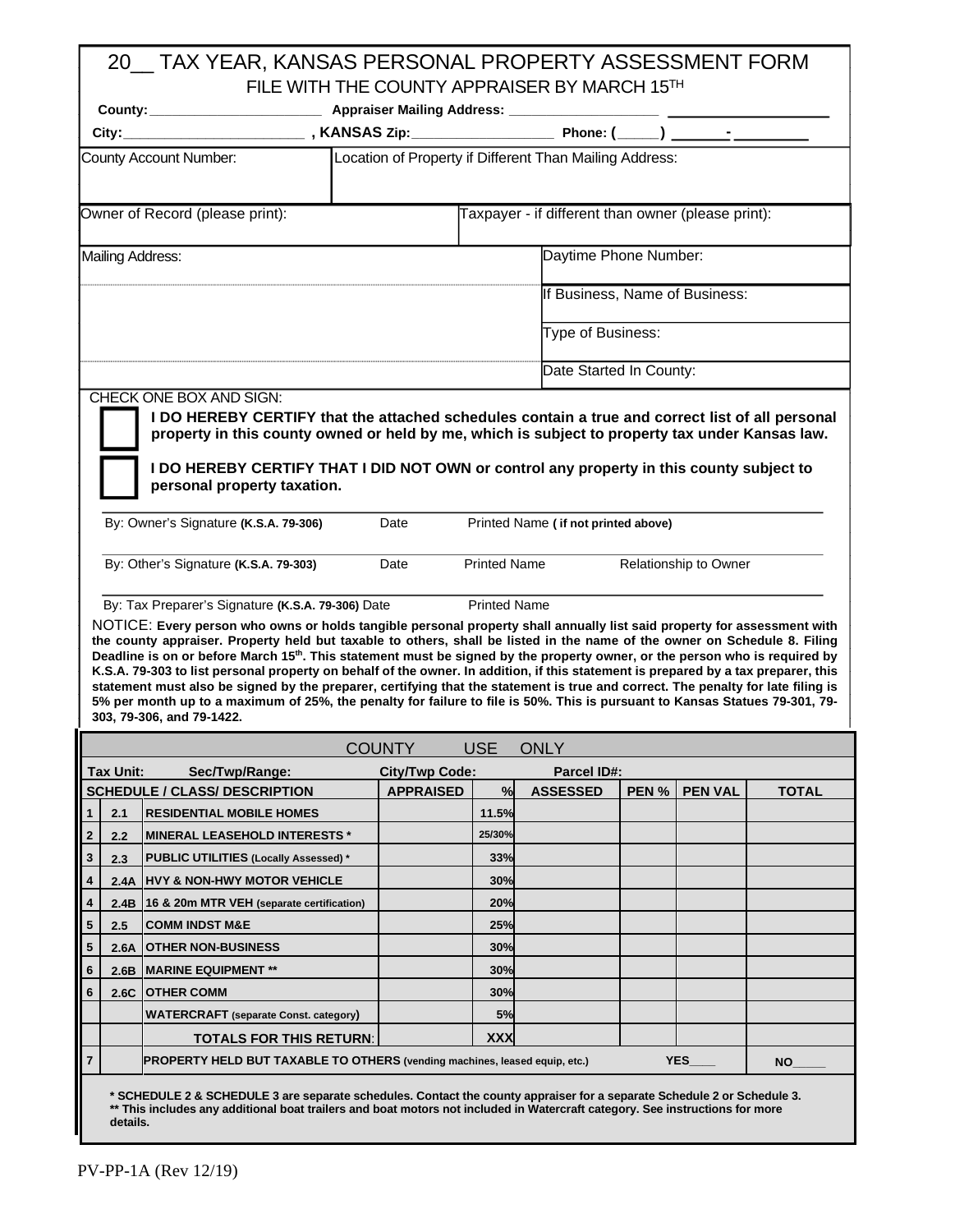#### **INSTRUCTIONS FOR FILING KANSAS PERSONAL PROPERTY ASSESSMENT FORM**

File a return in each county where you have taxable personal property. Refer to the schedule summaries below for the types of personal property that are taxable. For more information contact your local county appraiser's office.

- 1) Complete the owner and address information. Provide the name of taxpayer if different from owner and provide the location of property if different from the owner's address. **Note**: If this is not a new account, please provide the county account number.
- 2) Check one of the "I DO HEREBY CERTIFY" boxes and sign the return. By law, both the property owner and the rendition preparer (if applicable) must sign the return. Attach any appropriate schedules. **Note**: The county appraiser will supply a list of property reported to the county for the prior tax year. This list should be reconciled and used for the current year reporting.
- 3) File by March 15<sup>th</sup>. By law, this form must be completed, signed and filed with the county appraiser by March 15<sup>th</sup>. A written request for an extension must be filed with the county appraiser prior to March 15<sup>th</sup> if an extension from this filing date is needed. The penalty for late filing is 5% per month up to a maximum of 25%, the penalty for failure to file is 50%.

*Note: Machinery & Equipment Income Tax Credit has been repealed for all tax years beginning after Dec. 31, 2011.* The

following is a brief description of the schedules a taxpayer should use to report taxable personal property:

**SCHEDULE 1**: Personal Property Mobile Homes used for Residential Housing; By law, a mobile home is considered to be personal property unless: (1) the owner (or spouse) of the mobile home also owns the land it is on and (2) the mobile home has a permanent foundation. The method used to value a residential mobile home will be the same, whether classified as real or personal.

**SCHEDULE 2**: Mineral Leasehold Interests, contact the county appraiser for a separate Schedule 2.

**SCHEDULE 3: Public Utilities-Locally Assessed, contact the county appraiser for a separate Schedule 3.** 

**SCHEDULE 4**: Motor Vehicles are self-propelled and designed to operate on public roads. List motor vehicles that are tagged to operate at 16,000 pounds or greater or non-highway titled. Micro-utility trucks should be listed on this schedule. Vehicles not designed to operate on public roads are listed on Schedule 5 or 6. Commercial vehicles will be reported to the Commercial Motor Vehicle Office and Central Permit.

**SCHEDULE 5**: Commercial and Industrial Machinery and Equipment is any tangible personal property used to produce income or depreciated or expensed for IRS purposes which is not exempt, state appraised, or a motor vehicle. All tangible personal property used for commercial and industrial purposes must be listed for property tax purposes unless it is *expressly exempt*, even if the item has been fully depreciated for income tax or record keeping purposes.

The following is a brief description of the columns on Schedule 5:

- (1) A description of the property.
- (2) The year the new or used item was purchased.
- (3) Note whether the item was purchased new ("N") or used ("U").
- (4) The age, in years, of the item at the time it was purchased. If purchased new the age at purchase is 0.
- (5) The cost to acquire the item; in terms of dollar value, not including sales tax or freight and installation costs that are charged separately and readily discernible from the actual retail price of the item.
- (6) through (10) are for county use

Retail cost when new is the cost of the item when first offered new at the retail level, not including sales tax or freight and installation costs charged separately and readily discernible from the set retail price. When items are purchased used, the appraiser will use a formula prescribed by the state to estimate "retail cost when new".

An "item" functions independently, without direct physical attachment to another "part" of machinery and equipment used in the owners business. For example, a keyboard or monitor is a "part" used in conjunction with other "parts" which together form the "item" (computer).

**Exemptions**: Machinery and equipment with a **"retail cost when new" of \$1500 or less** is *expressly exempt* from taxation. In addition, all machinery and equipment **acquired after June 30, 2006**, via a bona fide purchase or lease or is transported into the state for expansion of an existing business or creation of a new business is *expressly exempt* from taxation.

**SCHEDULE 6**: Other personal property not elsewhere classified is any taxable personal property that cannot be listed on Schedules 1 through 5. Personal property that may qualify as "Other" includes off-road motorcycles, ATVs, work-site utility vehicles, snowmobiles, golf carts, race cars, non-commercial trailers, travel trailers that are not Kansas RV-titled, Tiny Home Trailers, etc. Also includes boat trailer and boat motors not listed as Watercraft.

**Exemption**: Personal property not elsewhere classified (subclass 6) whose **purchase price is \$750 or less** is *expressly exempt* from taxation. **This exemption also applies to Watercraft.** 

**SCHEDULE 7**: Tangible Personal Property Held But Taxable to Others. Anyone having in their possession or custody taxable personal property belonging to another (e.g.; leased/lease-purchase equipment, vending or game machines, etc.) must list the property in the name of the owner. Exempt entities must also list taxable personal property belonging to others. Refer to Schedule 5 for applicable exemptions.

 **Watercraft** is defined as any boat or vessel designed to be propelled by machinery, oars, paddles, or wind action upon a sail for navigation on the water. Each watercraft may include one trailer and any nonelectric motor or motors necessary to operate such watercraft on the water. Additional trailers and motors must be listed in Schedule 6. **Note**: The owner of record must notify the county appraiser of the sale or acquisition of any watercraft. **The notification must be given on or before December 20th**, so the value can be prorated for the number of months it is owned.

**Exemption:** Any boat that is designed to be propelled through water through human power alone shall be exempt.

**NOTE**: By law, in order to promote uniform, equal and accurate assessments, all renditions filed are subject to review by the county appraiser for completeness and accuracy. For the same reason, the county appraiser will also take steps to discover non-filers.

**NOTE**: If additional lines are needed, attach supplemental schedules or computer printouts with the same information.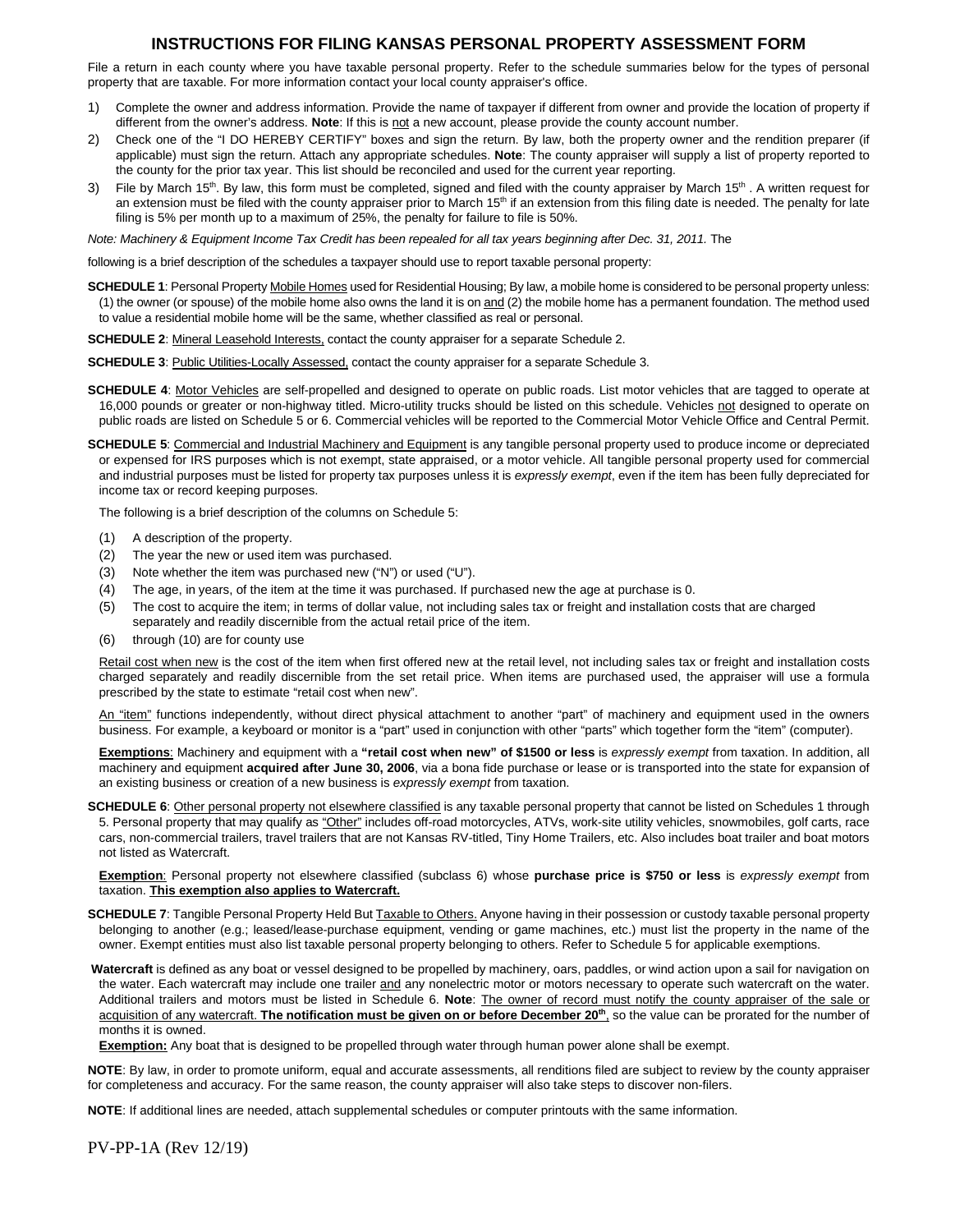#### **SCHEDULE 1: MOBILE HOMES USED FOR RESIDENTIAL HOUSING**

|                               |        |               |                                          |                     |       | <b>County Use</b> |              |
|-------------------------------|--------|---------------|------------------------------------------|---------------------|-------|-------------------|--------------|
| Manufacturer & Model          |        | Model<br>Year | Width x Length<br>(do not include hitch) | Double or<br>Single | Grade | <b>Condition</b>  | <b>Notes</b> |
| 1.                            |        |               |                                          |                     |       |                   |              |
| Other Additions (sheds, etc.) | Yes No |               |                                          |                     |       |                   |              |
|                               |        |               |                                          |                     |       |                   |              |
|                               |        |               |                                          |                     |       |                   |              |
|                               |        |               |                                          |                     |       |                   |              |
|                               |        |               |                                          |                     |       |                   |              |

#### **SCHEDULE 4: MOTOR VEHICLES DESIGNED FOR ROAD USE** (Do not include Commercial Vehicles)

|      | Medium/Heavy Duty Trucks, Non-Highway Titled Motor Vehicles, Micro-Utility Trucks, Buses etc |               |               |                                                                                                                                                |         |          |                         |      |                 |  |                       |                      |  |  |
|------|----------------------------------------------------------------------------------------------|---------------|---------------|------------------------------------------------------------------------------------------------------------------------------------------------|---------|----------|-------------------------|------|-----------------|--|-----------------------|----------------------|--|--|
| Make | Model                                                                                        | Model<br>Year | Tag<br>Weight | Vehicle ID # (17 digits)                                                                                                                       | Gas Whl | /Dsl Pwr | <b>Brake</b><br>air/hyd | Lift | Slpr<br>Y/N Y/N |  | AC Rated<br>Y/N Seats | County<br><b>Use</b> |  |  |
| ч.   |                                                                                              |               |               |                                                                                                                                                |         |          |                         |      |                 |  |                       |                      |  |  |
|      |                                                                                              |               |               |                                                                                                                                                |         |          |                         |      |                 |  |                       |                      |  |  |
| -3.  |                                                                                              |               |               |                                                                                                                                                |         |          |                         |      |                 |  |                       |                      |  |  |
|      |                                                                                              |               |               |                                                                                                                                                |         |          |                         |      |                 |  |                       |                      |  |  |
|      |                                                                                              |               |               | Cab and chassis truck beds should be listed on Schedule 5 or 6. Motor Vehicles with a current registration tag weight of 12,000 pounds or less |         |          |                         |      |                 |  |                       |                      |  |  |

pay taxes when registered and should not be listed on this return.

## **SCHEDULE 5: COMMERCIAL & INDUSTRIAL MACHINERY & EQUIPMENT** (Acquired prior to July 1, 2006)

|                                                                                                                                                                                     | <b>County Use</b><br>Refer to instructions on page 2 for exemptions effective tax year 2007 forward. |                               |                           |                          |             |                                     |                    |                                   |                            |  |  |  |  |
|-------------------------------------------------------------------------------------------------------------------------------------------------------------------------------------|------------------------------------------------------------------------------------------------------|-------------------------------|---------------------------|--------------------------|-------------|-------------------------------------|--------------------|-----------------------------------|----------------------------|--|--|--|--|
| Item                                                                                                                                                                                | Year of<br>Purchase<br>(2)                                                                           | Purchased<br>New/Used?<br>(3) | Age at<br>Purchase<br>(4) | Purchase<br>Price<br>(5) | Life<br>(6) | <b>Used</b><br><b>Factor</b><br>(7) | <b>RCWN</b><br>(8) | Appraised<br><b>Factor</b><br>(9) | Appraised<br>Value<br>(10) |  |  |  |  |
|                                                                                                                                                                                     |                                                                                                      |                               |                           |                          |             |                                     |                    |                                   |                            |  |  |  |  |
|                                                                                                                                                                                     |                                                                                                      |                               |                           |                          |             |                                     |                    |                                   |                            |  |  |  |  |
| 3                                                                                                                                                                                   |                                                                                                      |                               |                           |                          |             |                                     |                    |                                   |                            |  |  |  |  |
|                                                                                                                                                                                     |                                                                                                      |                               |                           |                          |             |                                     |                    |                                   |                            |  |  |  |  |
| Includes trailers, beds on chassis cab trucks, backhoes, forklifts, office furniture, etc., used for business purposes. See Schedule 7 for listing<br>property belonging to others. |                                                                                                      |                               |                           |                          |             |                                     |                    |                                   |                            |  |  |  |  |

**See next page for Schedule 6 and Watercraft.** 

### **SCHEDULE 7: PERSONAL PROPERTY HELD BUT TAXABLE TO OTHERS**

Refer to Schedule 5 instructions on page 2 for exemptions effective tax year 2007 forward.

K.S.A. 79-303 & 304: Every person, association, company or corporation having in their possession or custody any taxable personal property belonging to another has the duty to separately list the property in the name of the owner. Includes lease and lease-purchased property, ice machines, vending or game machines, etc. Exempt entities – list taxable property belonging to others here.

| Type: (copier, vending or<br>game machine, phone<br>system, etc.) | ID#                                                                                               | Make/ Model | Owner's Name | <b>Owner's Mailing Address</b> | Owner's Phone | County<br><b>Use</b> |  |  |  |  |  |  |
|-------------------------------------------------------------------|---------------------------------------------------------------------------------------------------|-------------|--------------|--------------------------------|---------------|----------------------|--|--|--|--|--|--|
| .,                                                                |                                                                                                   |             |              |                                |               |                      |  |  |  |  |  |  |
| 2.                                                                |                                                                                                   |             |              |                                |               |                      |  |  |  |  |  |  |
| З.                                                                |                                                                                                   |             |              |                                |               |                      |  |  |  |  |  |  |
|                                                                   | Note: Include any number(s) that the lessor may use to identify lease or lease-purchase property. |             |              |                                |               |                      |  |  |  |  |  |  |

NOTE: If additional lines are needed, attach supplemental schedules or computer printouts with the same information.